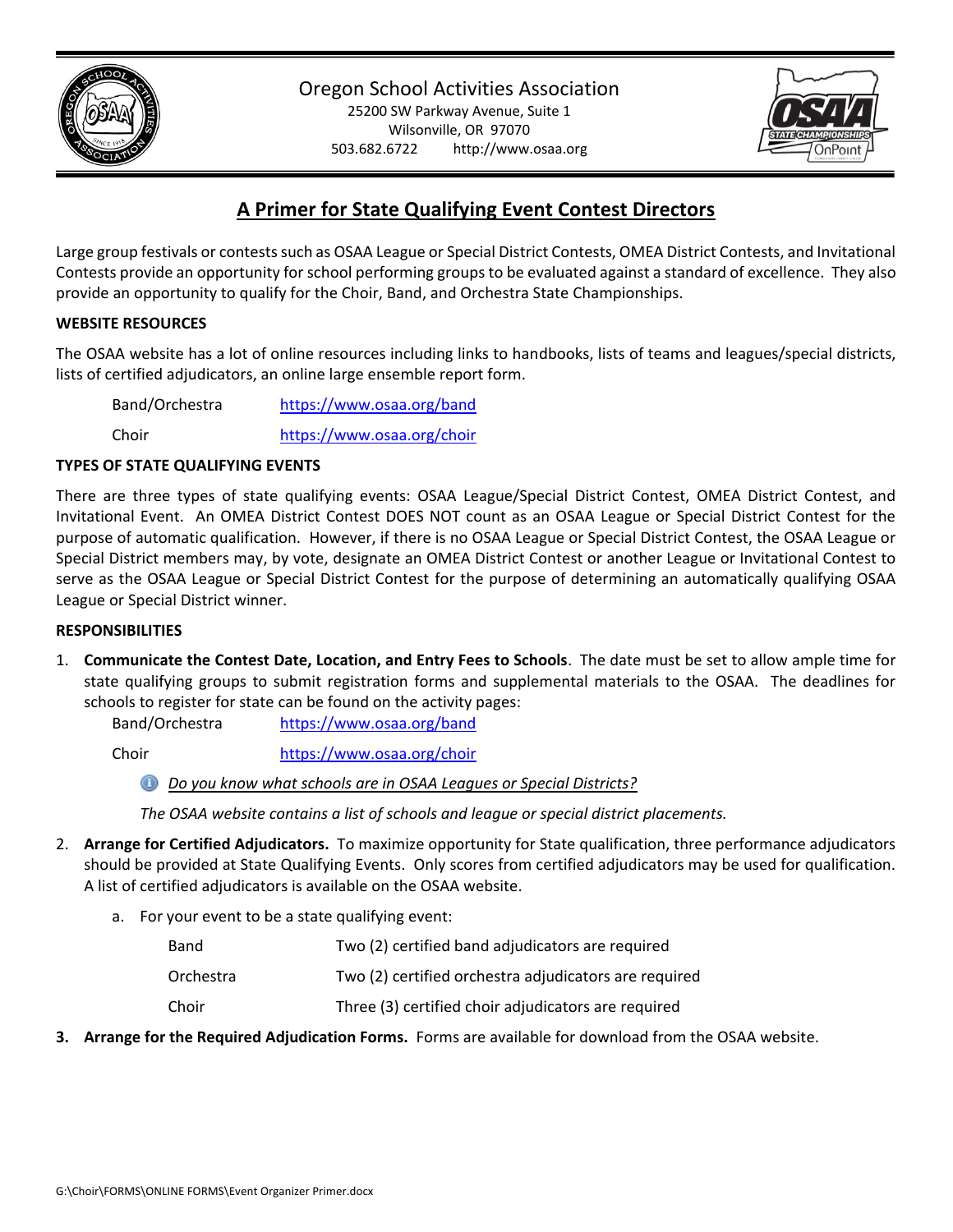- 4. **Confirm that each Group Seeking to Qualify for State Has Performed At Least One Selection from the Required Literature List.** Each group shall perform one selection from the appropriate level current required state music lists. Higher-level music may also be used. Orchestra groups are exempt from this requirement; there is no required music list for orchestra. A substitute selection to a required music list piece may be used if written permission is obtained from the State Championships Director two weeks before the state qualifying event. A group, which does not perform a selection from the Required Literature List or a selection approved by the State Championship Director, shall be ineligible to participate in the state championship.
- 5. **Arrange for Performance Timing.** Multiple timekeepers are recommended. A complete description of time limits and what to do with groups over the time limits can be found in section 4.6 of the OSAA Band/Orchestra Handbook or section 4.6 OSAA Choir Handbook.
	- a. Minimum and maximum time limits:

| Band (6A, 5A, 4A)  | Minimum $-18$ min. | Maximum $-30$ min. |
|--------------------|--------------------|--------------------|
| Band (3A, 2A/1A)   | Minimum $-15$ min. | Maximum $-25$ min. |
| Orchestra (full)   | Minimum $-15$ min. | Maximum $-30$ min. |
| Orchestra (string) | Minimum $-15$ min. | Maximum $-25$ min. |
| Choir              | Minimum $-12$ min. | Maximum $-20$ min. |

- 6. **Arrange for Performance Recordings.** In order to allow groups to submit recordings to satisfy state championships tape-pool qualifying procedures, YOU AS THE EVENT ORGANIZER MUST PROVIDE RECORDING SERVICES. Tape-pool qualifying schools will not be able to submit to the OSAA a physical media (CD/DVD) of their group's recording. The OSAA will only accept recordings in a digital format that the school is responsible for uploading online to an OSAA Dropbox. Schools receive specific instructions on uploading their group's recording (audio file for band/orchestra or video file for choir) while completing their online state registration form. It is up to the event organizer to determine the best means of giving each group a copy of their recording (i.e. provide bands/orchestras CDs which the school can rip to a digital format, or provide a flash drive with a choir video recording that the school can transfer easily, an electronic download that the school can access online and copy to their computer, etc.)
	- a. All groups must receive a recording of their performance.

| Band/Orchestra | Audio Recording | (mp3, wav, wma, ma4a, etc.)     |
|----------------|-----------------|---------------------------------|
| Choir          | Video Recording | (mpg, mp4, avi, mov, wmv, etc.) |

7. **Confirm OSAA League/Special District SOP (Standard Operating Procedures) to Break Possible Ties for OSAA League/Special District Championship.** Only one automatic qualifier may be designated from each OSAA League/Special District. OSAA Leagues/Special Districts must be prepared to either break ties in the case of a tie for the OSAA League/Special District Championship, or forfeit the automatic qualifying position and have both groups placed in the tape-pool.